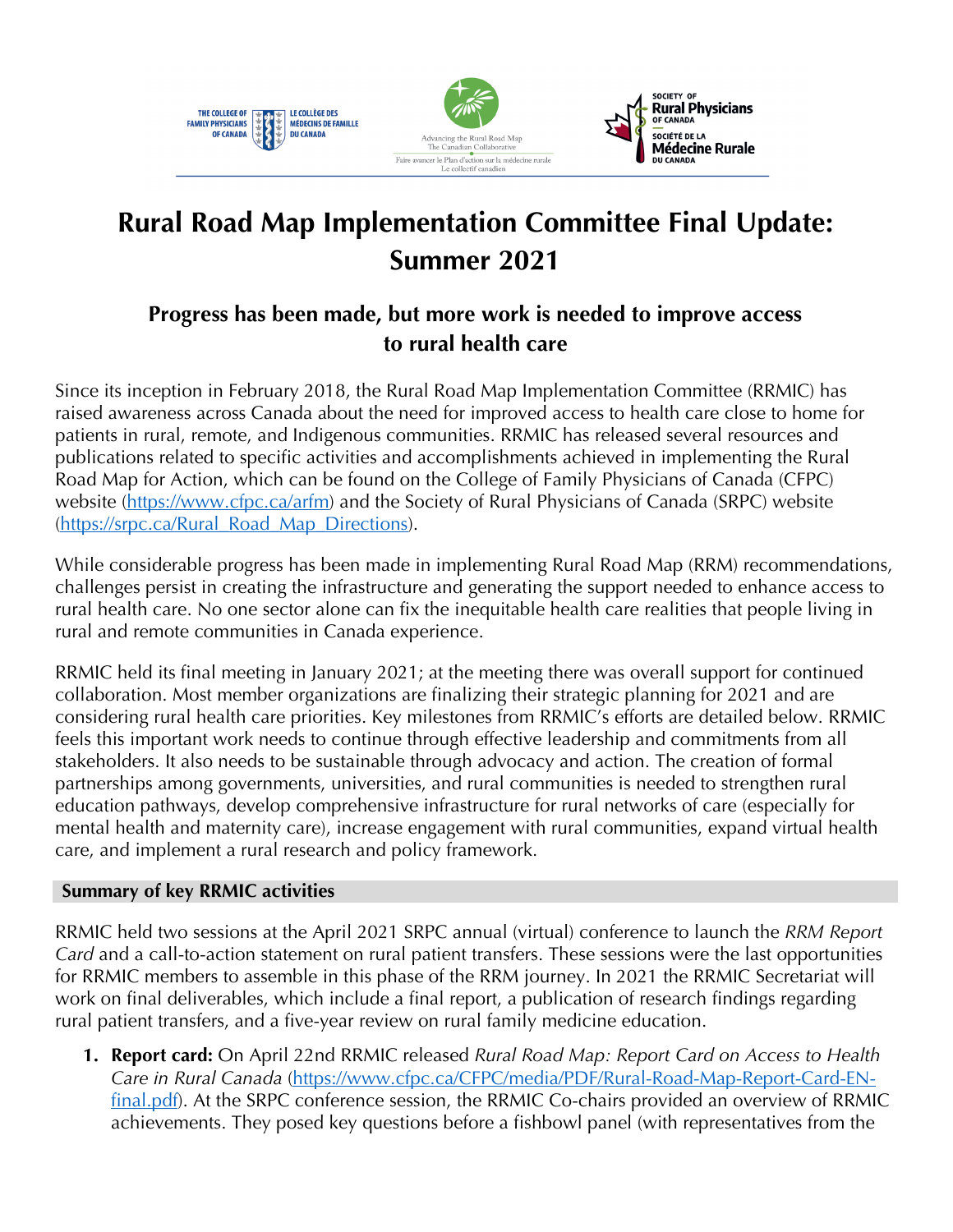Royal College of Physicians and Surgeons of Canada [the Royal College], the Association of Faculties of Medicine of Canada [AFMC], the Canadian Medical Forum [CMF], and the Canadian Association of Emergency Physicians [CAEP]) and 60 participants to identify what next steps should be taken to continue the RRM journey. Key activities to be pursued include: focusing on equitable access to care and health service delivery for rural communities; enhancing physician resource planning, including the adoption of more effective strategies for rural physician recruitment and retention; improving access to rural specialty care; supporting the launch and work of the National Consortium on Indigenous Medical Education (NCIME); developing targets and metrics as useful tools to facilitate change in rural health care, social accountability in medical education, and government policy; and providing recommendations for supporting the delivery of virtual health care.

**2. Rural patient transfers:** On April 23rd RRMIC launched *Call to Action: An Approach to Patient Transfers for Those Living in Rural and Remote Communities in Canada* [\(https://www.cfpc.ca/CFPC/media/PDF/Rural-Road-Map-Call-to-Action-EN-final.pdf\)](https://www.cfpc.ca/CFPC/media/PDF/Rural-Road-Map-Call-to-Action-EN-final.pdf). At the SRPC conference session a panel provided perspectives from a former CEO of a rural hospital (in Thunder Bay, Ontario), a transport medicine/rural practitioner (working with Ornge, an air ambulance service in Ontario), a standards expert (from Health Standards Organization [HSO]/Accreditation Canada), and an expert on access to data (from the Canadian Institutes of Health Research's Institute of Health Services and Policy Research). Themes that emerged from the session included: exploring systemic approaches to access comprehensive data on patient transfers across jurisdictions for effective health human resources planning and policy development; studying the effectiveness of no-refusal policies and formal crossjurisdictional/interfacility agreements; and using the statement as an accreditation standard for health institutions and as a quality improvement framework. The statement was well-received by the session's 65 participants. HSO/Accreditation Canada supports the statement and has agreed to promote it to its members, accreditation group counterparts, and health care institutions. The statement received health media coverage in the *Medical Post*, on Healthy Debate, and through the Canadian Healthcare Network. Participants identified two critical implementation actions: adopting no-refusal policies, supported by an infrastructure and policy framework needed for implementation; and addressing gaps in data on rural patient transfers and interfacility transfers.

### **Key RRMIC member organization activities**

Key activities of member organizations include:

- **1. Rural physician workforce planning:** Led by the AFMC, the CMF's Working Group on Physician Resource Planning was established in January 2021 with both the CFPC and SRPC as members. This working group will address physician resource issues, including access to comprehensive physician data, and initiate discussions in this area with government. This group will ensure planning continues to align with the RRM activities concerning rural physician maldistribution, recruitment and retention, and rural education.
- **2. National licensure:** There is a high level of activity on multiple fronts to address barriers to national licensure, which would make it easier for physicians to be able to practise in communities across Canada where they are needed. For example, the Federation of Medical Regulatory Authorities of Canada is in the process of issuing a statement on fast-tracked licensure to allow eligible physicians to move from one Canadian jurisdiction to another or to have a second licence in another jurisdiction. Resident Doctors of Canada issued a statement calling for the establishment of Canadian portable locum licensure. CAEP issued a national licensure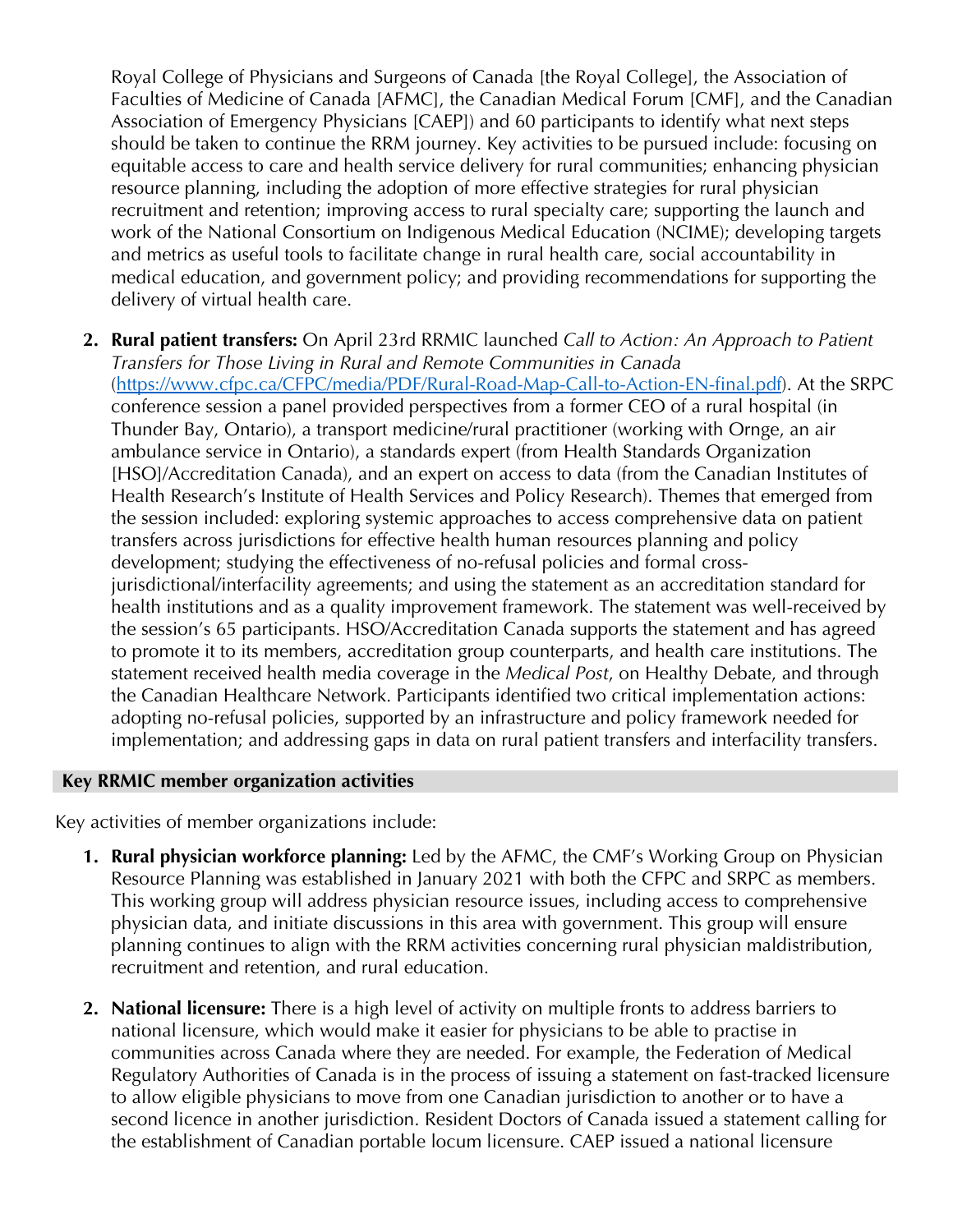consensus statement to allow for the deployment of health care personnel in places where they are needed during disasters or crises, such as COVID-19 surges, and CAEP is leading a related petition campaign directed at the federal and provincial governments. These activities led to a meeting in May with representatives from CAEP, the Canadian Anesthesiologists' Society, the Canadian Association of General Surgeons (CAGS), the Canadian Medical Association, and the SRPC to explore how these barriers can be addressed. In May 2021 the SRPC, with the support of other physician groups, circulated a letter to all federal, provincial, and territorial ministers of health calling for action on a national approach to licensure through a regulatory framework.

- **3. Rural family medicine education:** The CFPC Education Department and the Northern Ontario School of Medicine conducted a five-year review of rural medical education that includes two surveys exploring progress made on RRM recommendations in undergraduate medical education and postgraduate family medicine training. Preliminary results of the surveys and analysis revealed the need for a standardized educational definition of "rural"; ongoing support for sustainable rural leadership at all levels of medical education; better integration of rural training experiences; and alignment between rural competencies in undergraduate and postgraduate medical education, support for community-based approaches to faculty development, and enhanced skills training for family physicians practising in rural communities. The final results will be published.
- **4. Indigenous health:** Through the CFPC's Indigenous Health Committee, the new *CanMEDS– Family Medicine Indigenous Health Supplement* was released in November 2020 [\(https://www.cfpc.ca/CFPC/media/PDF/CanMEDS-IndigenousHS-ENG-web.pdf\)](https://www.cfpc.ca/CFPC/media/PDF/CanMEDS-IndigenousHS-ENG-web.pdf). In January 2021 the federal Minister of Health announced funding for the NCIME. The NCIME will address anti-Indigenous racism in medical education and health care. The announcement was based on an NCIME funding proposal submitted to and approved by Health Canada's Health Care Policy and Strategies Program. The NCIME is a partnership between the Indigenous Physicians Association of Canada, the AFMC, the CFPC, the Medical Council of Canada, and the Royal College. The AFMC is the secretariat for the NCIME.
- **5. Networks of care:** Led by the SRPC and the University of Toronto, a draft consensus statement on networks of care regarding rural anesthesia, surgery, and obstetric care in Canada was released in April for consultation.[\\*](#page-2-0) The statement calls for networks of care to support rural generalists and specialists in providing these services and it describes the essential rural infrastructure components required for well-resourced, high-functioning, multidisciplinary networks, including rural hospitals. In its current form, the statement was supported in principle by the Society of Obstetricians and Gynaecologists of Canada, the CAGS, the CFPC, the Association of Canadian University Departments of Anesthesia, the SRPC, and RRMIC.
- **6. Rural health care advocacy and the federal budget (April 2021):** The SRPC will lead advocacy efforts on how elements of the federal budget align with the RRM. The budget is a good starting

<span id="page-2-0"></span>\* Canadian Anesthesiologists' Society, Canadian Association of General Surgeons, College of Family Physicians of Canada, Royal College of Physicians and Surgeons of Canada, Society of Obstetricians and Gynaecologists of Canada, Society of Rural Physicians of Canada. *Consensus Statement on Networks for High*‐*Quality Rural Anesthesia, Surgery, and Obstetric Care in Canada*. Shawville, QC: Society of Rural Physicians of Canada; 2021. Available from:

[https://srpc.ca/resources/Documents/Consensus%20Statement%20on%20Networks%20for%20High-](https://srpc.ca/resources/Documents/Consensus%20Statement%20on%20Networks%20for%20High-Quality%20Rural%20Anesthesia,%20Surgery,%20and%20Obstetric%20Care%20in%20Canada%20draft.pdf)[Quality%20Rural%20Anesthesia,%20Surgery,%20and%20Obstetric%20Care%20in%20Canada%20draft.pdf.](https://srpc.ca/resources/Documents/Consensus%20Statement%20on%20Networks%20for%20High-Quality%20Rural%20Anesthesia,%20Surgery,%20and%20Obstetric%20Care%20in%20Canada%20draft.pdf) Accessed May 14, 2021.